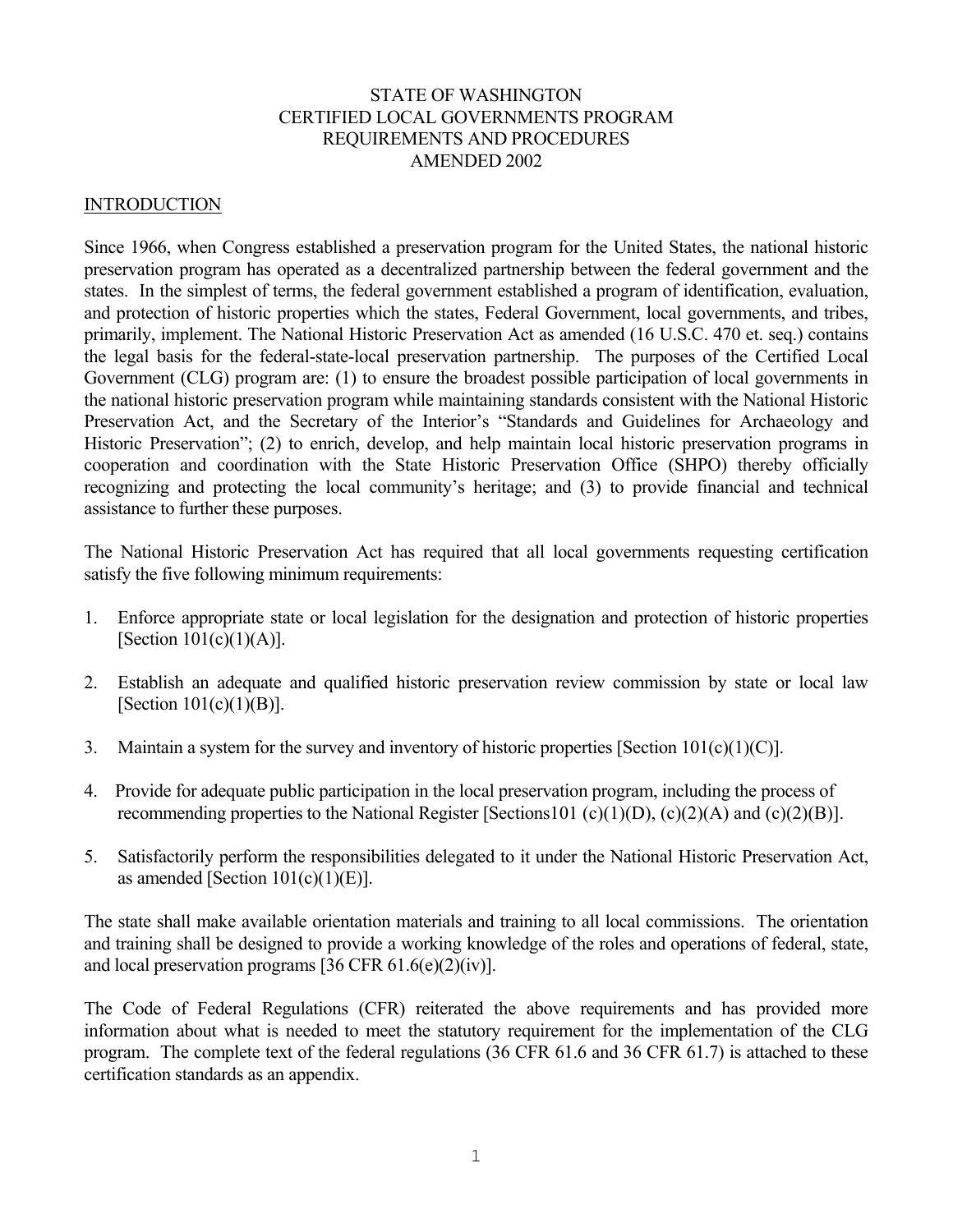### I. REQUIREMENTS FOR CERTIFICATION

 To qualify as well as maintain its status as a CLG, a local government in Washington must meet the following minimum requirements.

#### A. State Legislation

 All CLGs shall be familiar with the provisions of the State Environmental Policy Act (RCW 43.21c), the State Historical Societies--Heritage Council--Archaeology and Historic Preservation Act (RCW 27.34), the Historic Properties [Special Valuation Property Tax Incentive for Historic Properties] (RCW 84.26), the Indian Graves and Records Act (RCW 27.44), Abandoned and Historic Cemeteries and Historic Graves (RCW 68.60), and any additional state historic preservation legislation enacted subsequent to the adoption of these standards. The SHPO will provide, within 60 calendar days of the effective date of legislation, written notification to all existing CLGs and new applicants if additional legislation is adopted pertinent to this requirement.

## B. Local Legislation

 All CLGs shall adopt and enforce a local historic preservation ordinance that provides for the designation and protection of historic properties. The ordinance must contain provisions establishing a qualified local historic preservation review commission with authority to designate or recommend designation of historic properties. Designation provisions in such legislation include the identification and registration of properties for protection that meet criteria established by the state or the locality for significant historic and prehistoric resources within the jurisdiction of the local government  $[36 \text{ CFR } 61.6 \text{ (e)}(1)(i)]$ . The commission must also be empowered to review and comment on any proposed public and private development projects that would affect a locally designated historic property. Protection provisions in such legislation include a local review process under state or local law for proposed demolitions of, changes to, or other action that may affect designated historic properties [36 CFR 61.6 (e)(1)(ii)]. The commission's role in the local designation and protection process may be advisory to the local legislative authority.

 The ordinance must be consistent with the purposes of the National Historic Preservation Act as amended (16 U.S.C. 470 et. seq.), the State Historic Preservation Plan, and all other provisions of these standards.

#### C. Commission Membership

 The local historic preservation commission shall have no fewer than five members and no more than fifteen members. All commission members must have a demonstrated interest and competence or knowledge in historic preservation [36 CFR 61.6(e)(2)(ii)].

 Lay persons appointed by the chief local elected official to the commission may qualify to serve if they have a record of avocational involvement in historic preservation studies or activities.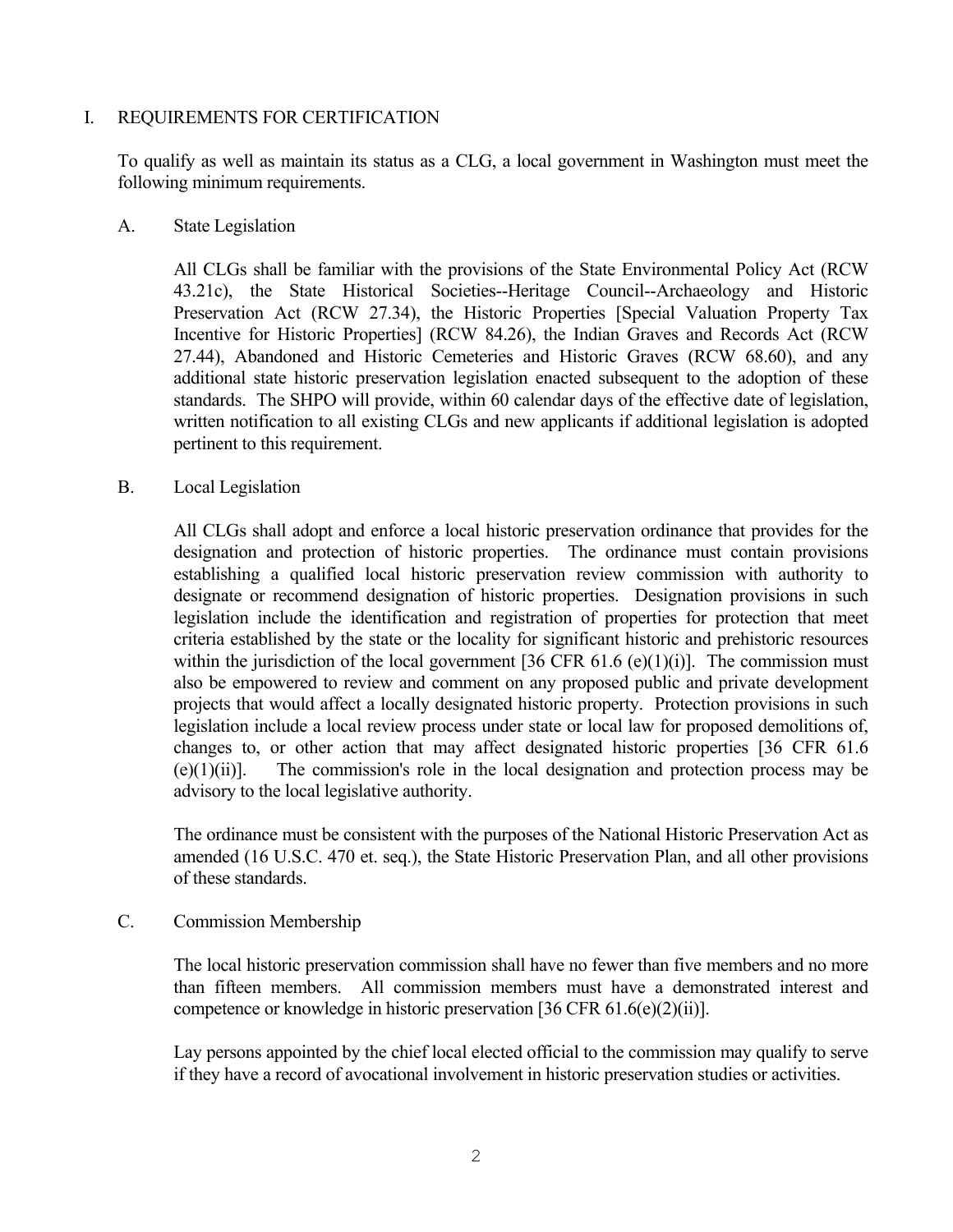The commission shall also include 2 professional members in the disciplines of architecture, history, architectural history, planning, prehistoric and historic archaeology, folklore, cultural anthropology, curation, conservation, and landscape architecture, or related disciplines [NHPA as amended, Section 310(13)]. The SHPO will provide guidance on professional qualification standards for these disciplines. A broad range of professions shall be represented on the commission to the extent that qualified candidates are available in the community  $[36 \text{ CFR } 61.6(e)(2)(ii)].$ 

 Local commissions may meet certification standards without a broad range of types of professional disciplines represented in the commission membership if the local government can demonstrate it has made in good faith a reasonable effort to recruit qualified professionals for those positions. A good faith, reasonable effort may include newspaper advertisement, solicitation from professional organizations, or personal requests among others. When a commission lacks expertise in a particular discipline, it must obtain the advice of a qualified consultant when considering National Register nominations and other actions that might impact properties which would ordinarily be evaluated by a professional from that field [36 CFR  $61.6(e)(2)(i)$ ].

D. Professional Staff

 Every CLG must employ sufficient professional staff to carry out and/or facilitate the achievement of whatever historic preservation responsibilities it has agreed to assume in its Certification Agreement. At a minimum, the local government shall have professional staff adequate to coordinate the National Register review process and local survey program. "Professional staff" is someone who possesses expertise in historic preservation, archaeology, history, architectural history, urban planning, art history, architecture, or a closely related field. Professional staff may be employed on less than a full time basis where the volume of National Register and local survey activities in that jurisdiction does not warrant full time staff support. CLG staffing requirements may be met by private consultants employed under contract.

E. Public Participation

 All CLGs shall provide for adequate public participation in the local historic preservation program, including the process of nominating properties to the National Register of Historic Places. The public must also have an opportunity to participate in any other responsibilities that the local government agrees to as a part of its Certification Agreement. Provisions for public participation shall be considered adequate if local commission meetings comply with the open public meetings act (RCW 42.30) subject to the limitations below.

The head of a Federal agency or other public official receiving grant assistance pursuant to the National Historic Preservation Act as amended, after consultation with the National Park Service, shall withhold from disclosure to the public, information about the location, character, or ownership of a historic resource if the NPS and the agency determine that disclosure may [Section 304(a)]—

(1) cause a significant invasion of privacy;

(2) risk harm to the historic resources; or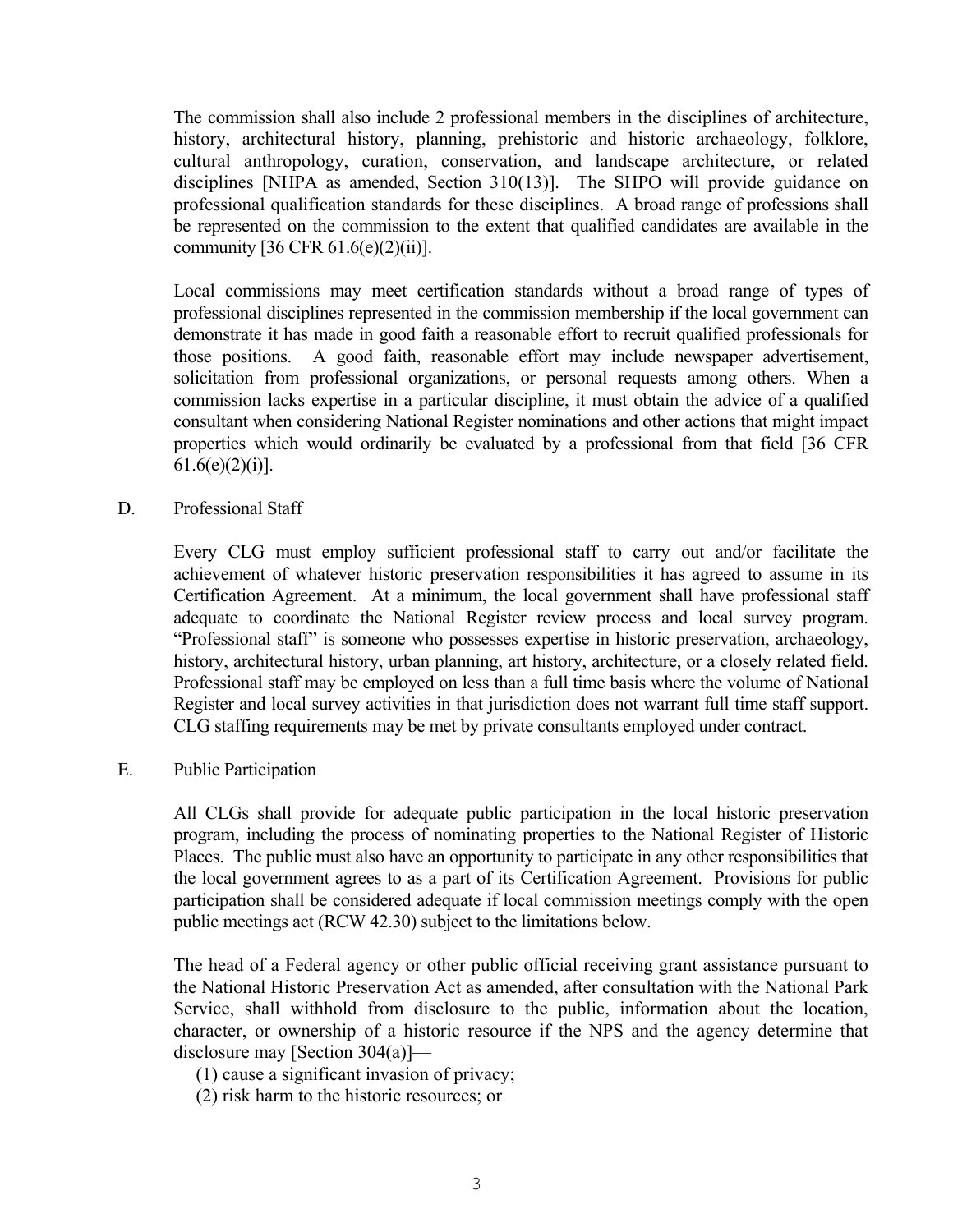- (3) impede the use of a traditional religious site by practitioners.
- F. Historic Sites Survey and Inventory

 All CLGs shall maintain a system for the survey and inventory of historic properties. Local survey efforts must be coordinated with the state program and survey data must be compatible with and readily integrated into the state inventory. The SHPO will provide guidance on this. CLGs are encouraged to keep inventory forms in a safe, secure, and publicly available location. Staff or contract personnel directing surveys must meet the minimum professional qualifications defined in the NHPA as amended, Section 310(13).

G. National Register Nominations

 The CLG shall establish local laws; this may include bylaws or administrative rules, which will provide for participation in the National Register Nomination process pursuant to Section IV of these requirements and procedures.

# II. PROCEDURES FOR CERTIFICATION

A. Application Requirements

 To apply for certification, a local government must submit evidence to the state that it has complied with the minimum requirements for initial certification described in Section I above. The application shall include the following documentation:

- 1. Two copies of the local ordinance establishing the historic preservation review commission and describing the commission's powers and duties and two copies of all other local ordinances and local laws pertaining to the preservation of historic properties.
- 2. Two copies of local laws, bylaws, or administrative rules governing the nomination and development review processes (Sections I.B. and III). If the local ordinance does not specify requirements for owner notification and public notice prior to meetings of the historic preservation commission, then the means of ensuring adequate public participation in CLG activities shall be included in the administrative rules.
- 3. A list of names and addresses of all commission members, a statement on each member demonstrating their interest or competence in historic preservation, and a brief statement of qualifications for the professional members from historic preservation related disciplines.
- 4. If the commission membership does not include representatives of a variety of historic preservation related professions, then the chief local elected official shall certify in writing that in good faith a reasonable effort has been made to recruit additional qualified commission members to fill these positions, but that no one is currently available to serve in that jurisdiction.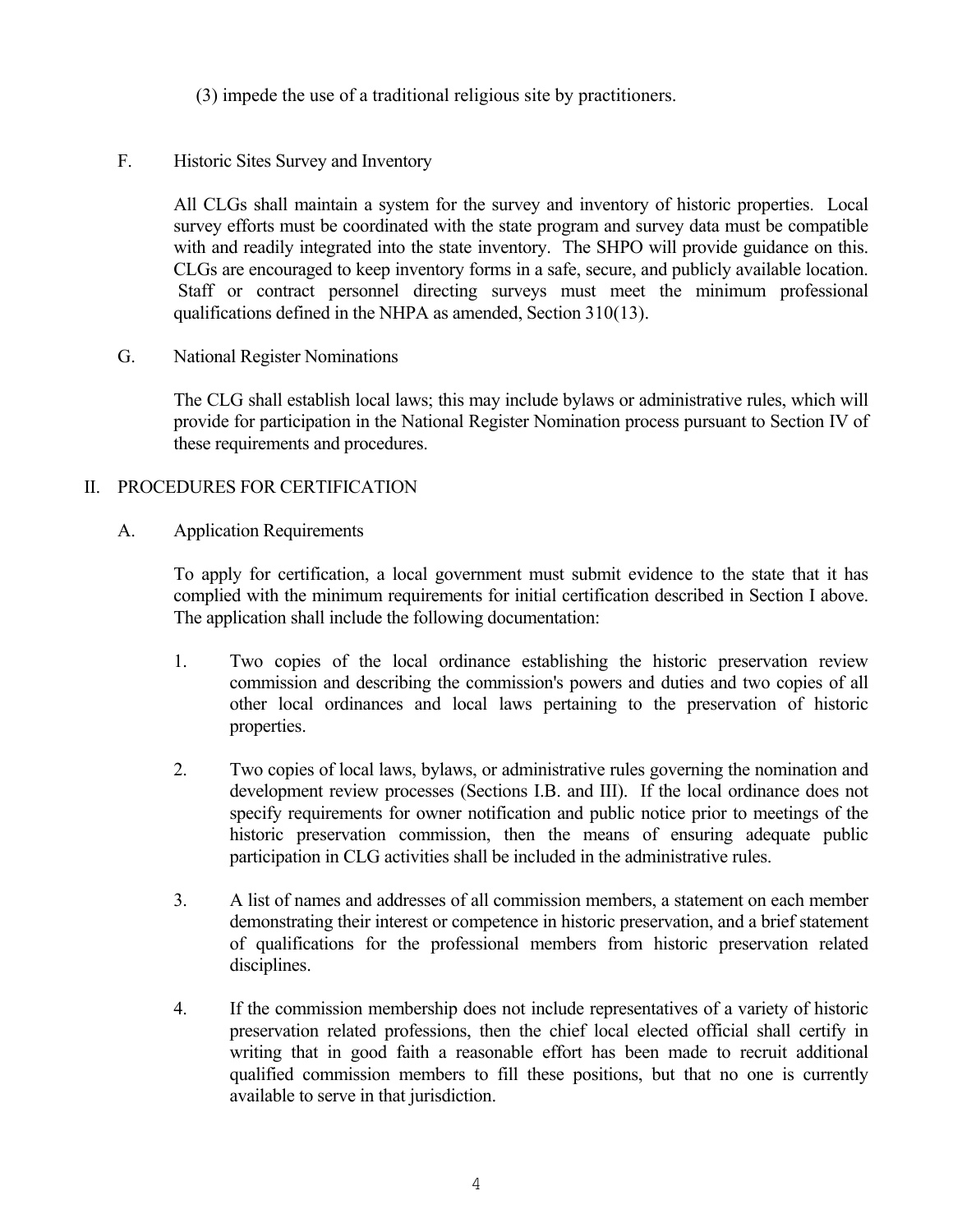- 5. A statement of qualification for the professional staff member(s) or contract employee(s) responsible for directing the local survey and coordinating the review of National Register nominations pursuant to Section IV of these rules.
- 6. Representative samples of local survey records and a U.S.G.S. map or maps showing the areas where the existing survey coverage is considered adequate for comprehensive planning purposes.
- B. Approval Process
	- 1. Within 30 calendar days of receiving a request for certification, the state shall review the application and determine if the local program complies with minimum certification requirements. If the application is found to be inadequate, or if the local program does not appear to qualify for certification, the state shall notify the applicant in writing of the reasons for not approving the request for certification. The state shall, at the request of the applicant, provide written recommendations concerning changes that are necessary to meet program requirements.

 If the documentation is complete and all requirements are met, the state shall prepare a certification agreement that lists the responsibilities of the local government when certified. If the local commission membership does not include a broad range of professional disciplines, the certification agreement shall specify procedures for handling issues that are beyond the expertise of the local commission and staff. The certification agreement may be renegotiated later by mutual consent to reflect changes in the local program or to include additional delegated responsibilities.

- 2. NPS Review of CLG Applications. After having determined that a CLG application meets all the requirements in State procedures, the SHPO will forward a request for concurrence to the National Park Service. The request for concurrence must include the following:
	- a. Signed Certification Agreement. A copy of the signed certification agreement between the CLG and the SHPO.
	- b. Signed Review Checklist. A certification by the SHPO that the CLG application is complete and the locality meets the requirements for CLG status. The certification must be in the form of a completed review checklist or other review document. The checklist or review document must be signed and dated by the SHPO (or designee) or the State CLG Coordinator who completed the checklist while reviewing the application.
- 3. Results of NPS Review. If the request for concurrence cannot be affirmed as submitted. The National Park Service will notify the SHPO prior to 15 working days after receipt of the request. The National Park Service shall provide written notice of what is necessary for the request for concurrence to be approved.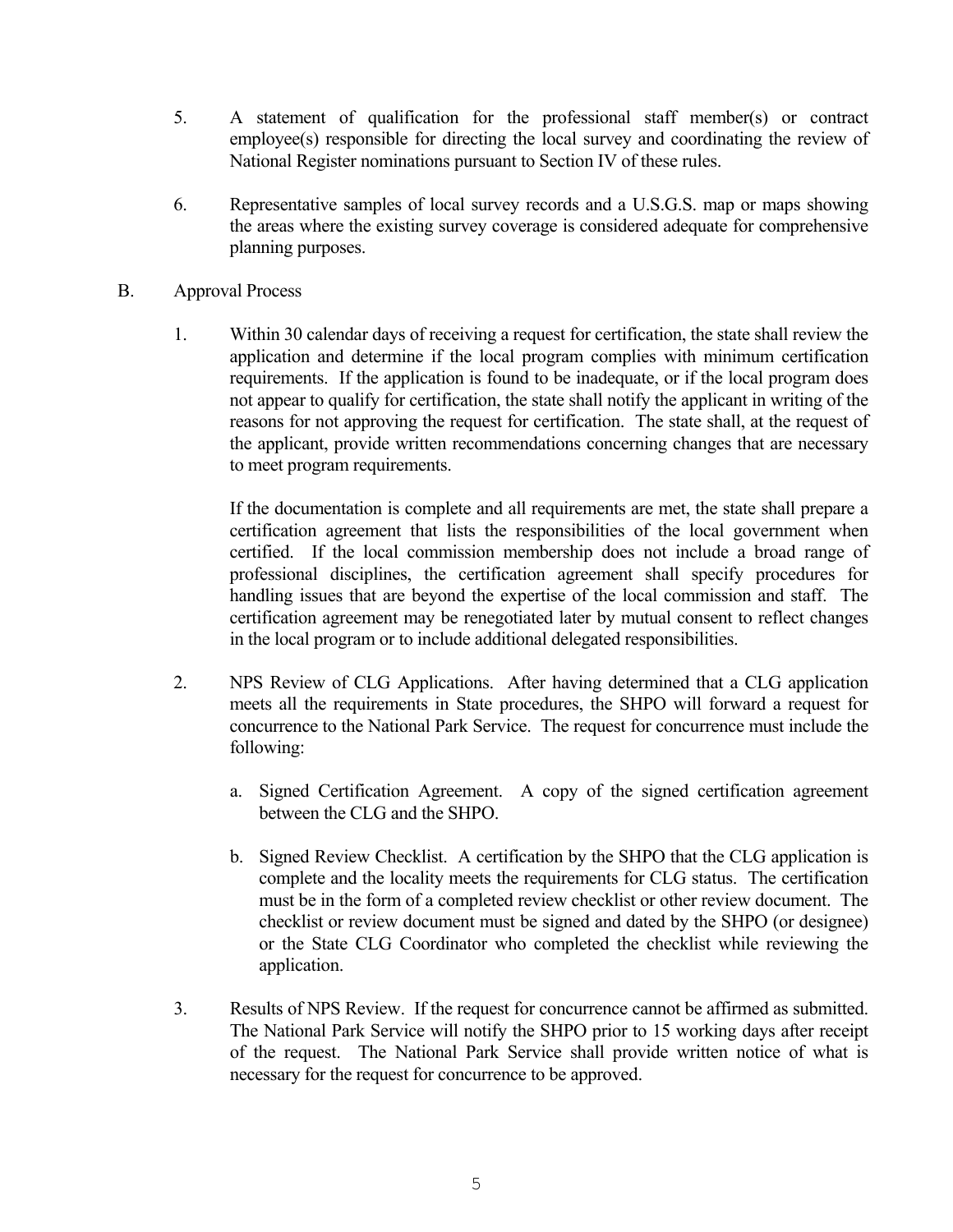- 4. Effective Date of Certification Agreement. A certification agreement is not effective until it is signed by the chief elected local official and the SHPO, and concurred with in writing by NPS. The effective date of certification is the date of NPS concurrence. When NPS concurs with the SHPO recommendation for certification, NPS will notify the SHPO in writing, and send a copy of that letter to the CLG.
- 5. Amendments to Local Government Certification Agreements.
	- a. Substantive changes in Certification Agreements must be forwarded as a written amendment to the National Park Service for concurrence. NPS written concurrence by letter or fax must be received before the amendment may be considered in effect. Changes in Certification Agreements must be consistent with State procedures.

 When NPS acts upon the SHPO's certification amendment request, NPS will notify the SHPO of its decision in writing, and send a copy of the letter to the CLG.

## III. STATE AND CLG RESPONSIBILITIES:

- A. State and CLGS:
	- 1. Basic Responsibilities:

 Every CLG assumes basic responsibilities which at a minimum include regular commission meetings, review of National Register nominations for properties within their jurisdiction, and an annual report on their basic responsibilities. At a minimum and contingent upon adequate funding, the state provides every CLG with: annual training opportunities for both staff and commission members and quarterly contact for technical assistance, general information, and statewide newsletters.

# IV. NATIONAL REGISTER NOMINATIONS

A. CLG Review and Recommendations

Before a property within the jurisdiction of the certified local government may be considered by the State to be nominated to the Secretary for inclusion on the National Register, the State Historic Preservation Officer shall notify the owner, the applicable chief local elected official, and the local historic preservation commission. The commission, after reasonable opportunity for public comment, shall prepare a report as to whether or not such property, in its opinion, meets the criteria of the National Register. Within sixty days of notice from the State Historic Preservation Officer, the chief local elected official or his/her designee shall transmit the report of the commission and his recommendation to the state Historic Preservation Officer. After receipt of such report and recommendation, or if no such report and recommendation are received within sixty days, the State shall make the nomination. The State may expedite such process with the concurrence of the certified local government. [NHPA as amended, Sections101 (c)(1)(D), (c)(2)(A) and (c)(2)(B)]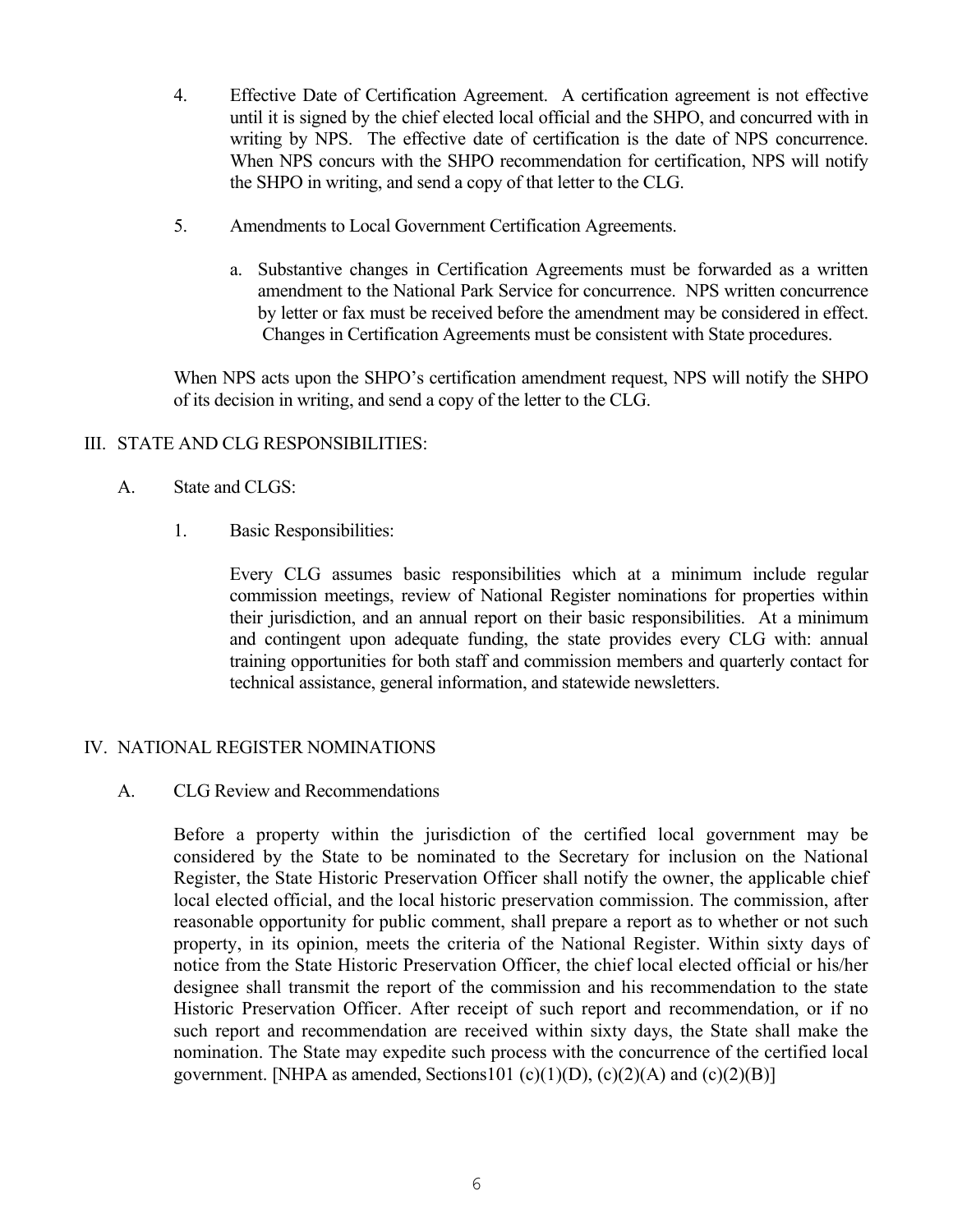### B. Effect of CLG Recommendations

If both the commission and the chief local elected official recommend that a property not be nominated to the National Register, the State Historic Preservation Officer shall take no further action, unless within thirty days of the receipt of such recommendation by the State Historic Preservation Officer an appeal is filed with the State. If such an appeal is filed, the state shall follow the procedures for making nomination pursuant to 36 CFR 60.

 The state shall proceed with the nomination process, subsequent to CLG review, under the following conditions: 1) if both the commission and chief local elected official recommend that a property be nominated to the National Register, 2) if the commission and the chief local elected official fail to agree on a recommendation, or 3) if the SHPO does not receive a report and recommendation before the end of the 60 day review period.

 Any report and recommendations resulting from CLG review of a nomination shall be included with that nomination when it is submitted by the state to the Secretary of the Interior.

 The above noted CLG notification procedures do not apply where a Federal agency nominates a property under its ownership or control. Federal agencies should, however, be encouraged to coordinate their nominations with CLGs.

C. Preparation and Editing of Nomination Forms

 The SHPO shall ensure that nomination forms are complete and adequately documented before forwarding them to the appropriate CLG for review. The state may return to the originator any nomination form not meeting National Park Service guidelines. CLGs shall not be required to edit nomination forms submitted by the general public unless stipulated in their certification agreement.

D. Owner Notification

 The state shall be responsible for notifying owners pursuant to 36 CFR 60 and responsible for compliance with owner objection.

E. Expedited Review

 The state may expedite the nomination review process with the concurrence of the CLG. Expedited review may be initiated by either the state or the local government. In either case, CLG concurrence shall be formally indicated by written statements from the chief local elected official and the chair of the historic preservation review commission or their designees [NHPA as amended, Sections101 (c) $(2)(A)$ ].

F. Additional Responsibilities

 The State Historic Preservation Officer may also delegate to a CLG other responsibilities pertaining to the processing of National Register nominations, as agreed to by the CLG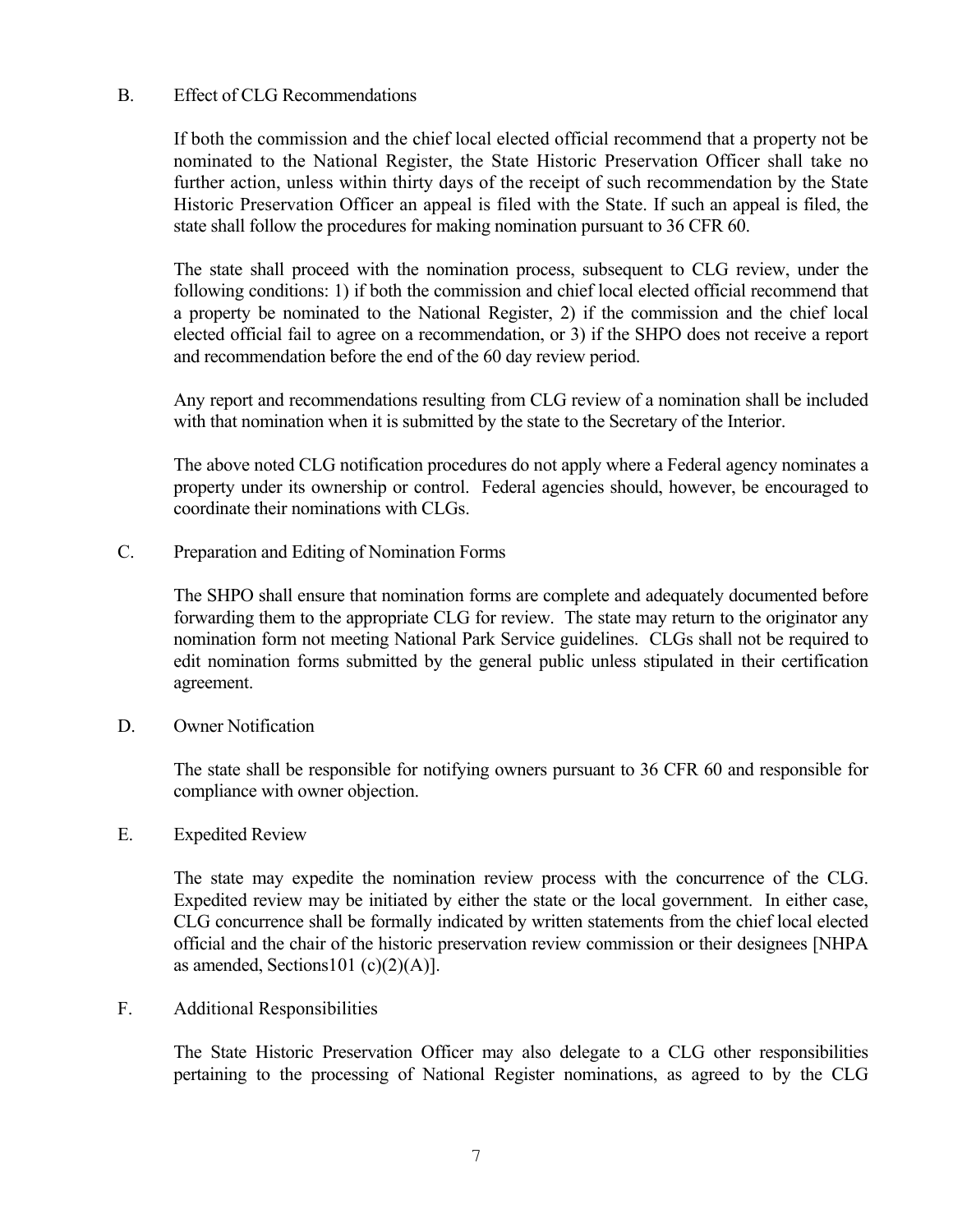(including responsibility for National Register owner notifications under 36 CFR 60, or allowing the local historic preservation commission to act in place of the State Review Board for the purposes of considering nominations).

### V. MONITORING AND EVALUATION

- A. Annual Program Review
	- 1. Program Monitoring

 Each CLG shall provide an annual report to the state documenting compliance with the certification agreement and updating the information in the original CLG application.. Local governments receiving Historic Preservation Fund (HPF) grant assistance shall also include a completion report for the previous year's HPF grant activity. Annual reports shall be due each January and report on the preceding twelve month period. Exceptions: new CLGs, certified for less than six months, are exempt from the annual reporting requirements in the first January following their certification.

2. Program Evaluation

 Within 30 days of receipt of an adequately documented annual report, the state shall verify whether or not the local government: 1) has complied with the certification agreement; 2) met minimum program requirements; 3) performed its responsibility consistently; and 4) coordinated with the identification, evaluation, and preservation priorities of the comprehensive state historic preservation planning process. If the annual report is complete, the SHPO will respond in writing with a twelve month agreement. If the annual report does not substantiate that the local government is currently qualified for participation in the CLG program, the SHPO shall identify in writing the specific requirements that have not been met. The state shall offer recommendations for correcting any inadequacies that are identified during the annual evaluation.

#### B. Decertification

 The local government shall have 180 days to show evidence that it has implemented the state's recommendations or some other appropriate plan for meeting Certification Agreement requirements. If, at the end of that period, the local government is still not in compliance, the SHPO shall determine whether to recommend CLG decertification to the Secretary of the Interior. The state shall specify the reasons for decertification and provide the Secretary with documentation of the state's findings. If the Secretary does not object within 30 working days of receipt of the state's recommendation, the decertification shall be considered approved.

When a local government receiving HPF grant assistance is decertified, the state as appropriate may conduct suspension and termination of financial assistance procedures as specified in the Historic Preservation Fund Grants Manual [Chapter 9 M].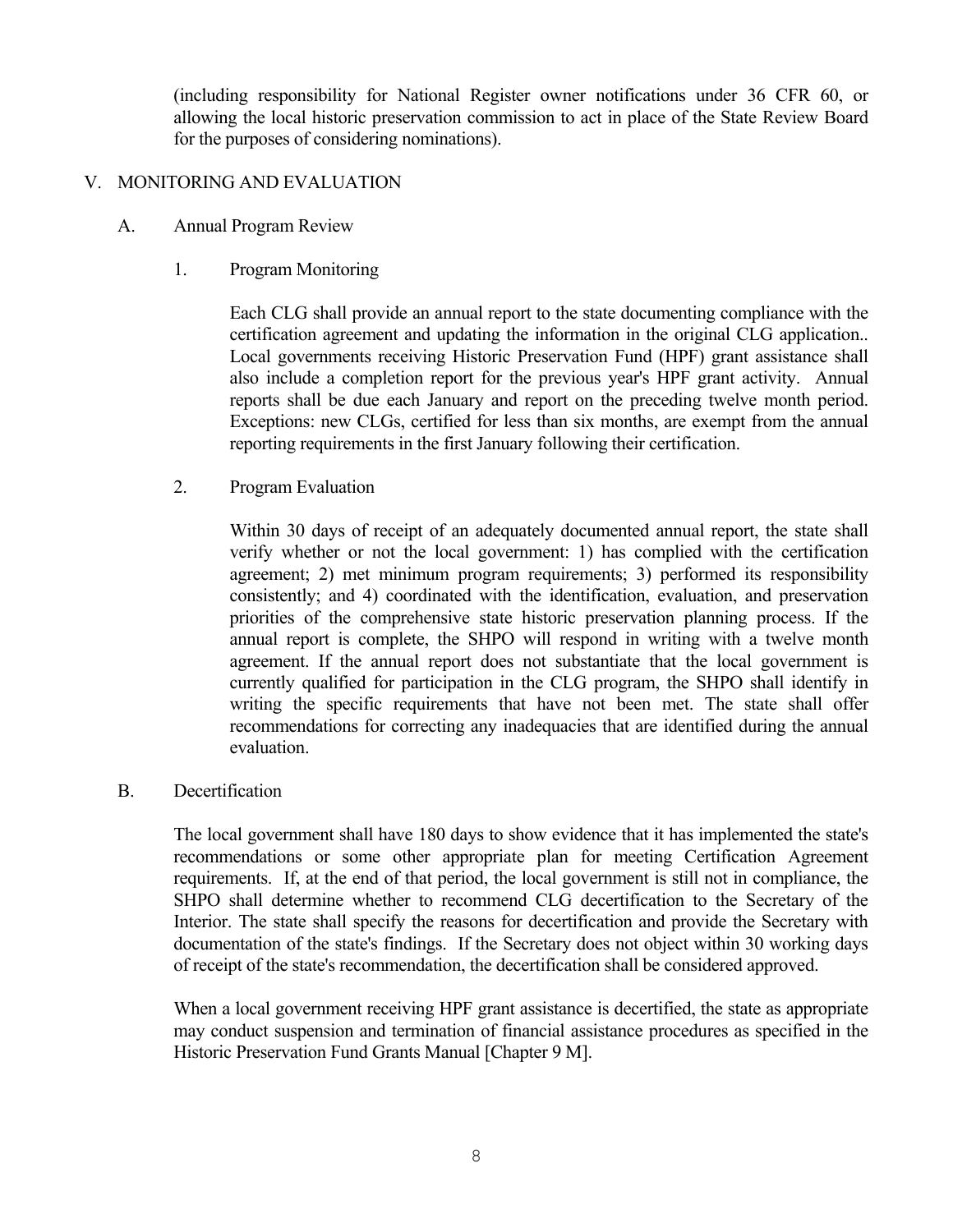## VI. TRANSFER OF FUNDS TO CERTIFIED LOCAL GOVERNMENTS

# A. Eligibility

 The SHPO shall transfer to CLGs a minimum of ten percent of all federal HPF grants received by the state of Washington. For any year in which the total annual HPF allocation for all states exceeds \$65 million, one-half of the excess received by the state shall be transferred to CLGs. Only CLGs are eligible to apply for grant assistance under this program. The state is not required to award funds to all CLGs that are eligible to receive funds.

 The amount awarded to any applicant must be sufficient to produce a specific impact. The funds awarded shall be sufficient to generate effects directly as a result of the funds transfer, and the requirement for tangible results shall not be waived even if there are many otherwise eligible applicants for the amount set aside for CLG share.

#### B. Project Staff

 If the CLG intends to apply for federal Historic Preservation Fund (HPF) grant assistance, the personnel responsible for implementing the project must meet minimum federal professional qualifications as defined in the National Historic Preservation Act, as amended, Section 310(13) if such expertise is needed for the project.

#### C. Grant Management Requirements

 CLGs receiving HPF grant assistance must fulfill the terms of their grant agreement with the state and adhere to all requirements of the Historic Preservation Fund Grants Manual. Indirect costs may be charged as part of the CLG grant only if the CLG subgrantee meets the requirements of the Historic Preservation Fund Grants Manual. Unless the CLG has a current indirect cost rate approved by the cognizant federal agency, only direct costs may be charged. Grant recipients must maintain auditable financial records in accordance with the "General Accounting Office's standards for Audit of Governmental Organizations, Programs, Activities, and Functions". The state shall specify in the grant agreement any special conditions mandated by Congress or the Secretary of the Interior that apply to CLGs. Annually, the state shall assess the CLG fiscal management of HPF money.

 CLGs receiving HPF grants from the CLG share shall be considered subgrantees of the state. CLG requirements shall be included in the state's required written grant agreement with the local government. Any state directed specific uses of funds are to be for activities that are eligible for HPF assistance as specified in the Historic Preservation Fund Grants Manual, and are to be consistent with the state comprehensive historic preservation planning process.

#### D. Grant Project Selection Process

 Unless a majority of the CLGs object, the state shall adopt a three-year plan specifying priorities for the CLG grant program and criteria for selecting projects from among the applicants. The SHPO shall develop proposed grant allocation criteria and hold a public meeting to review the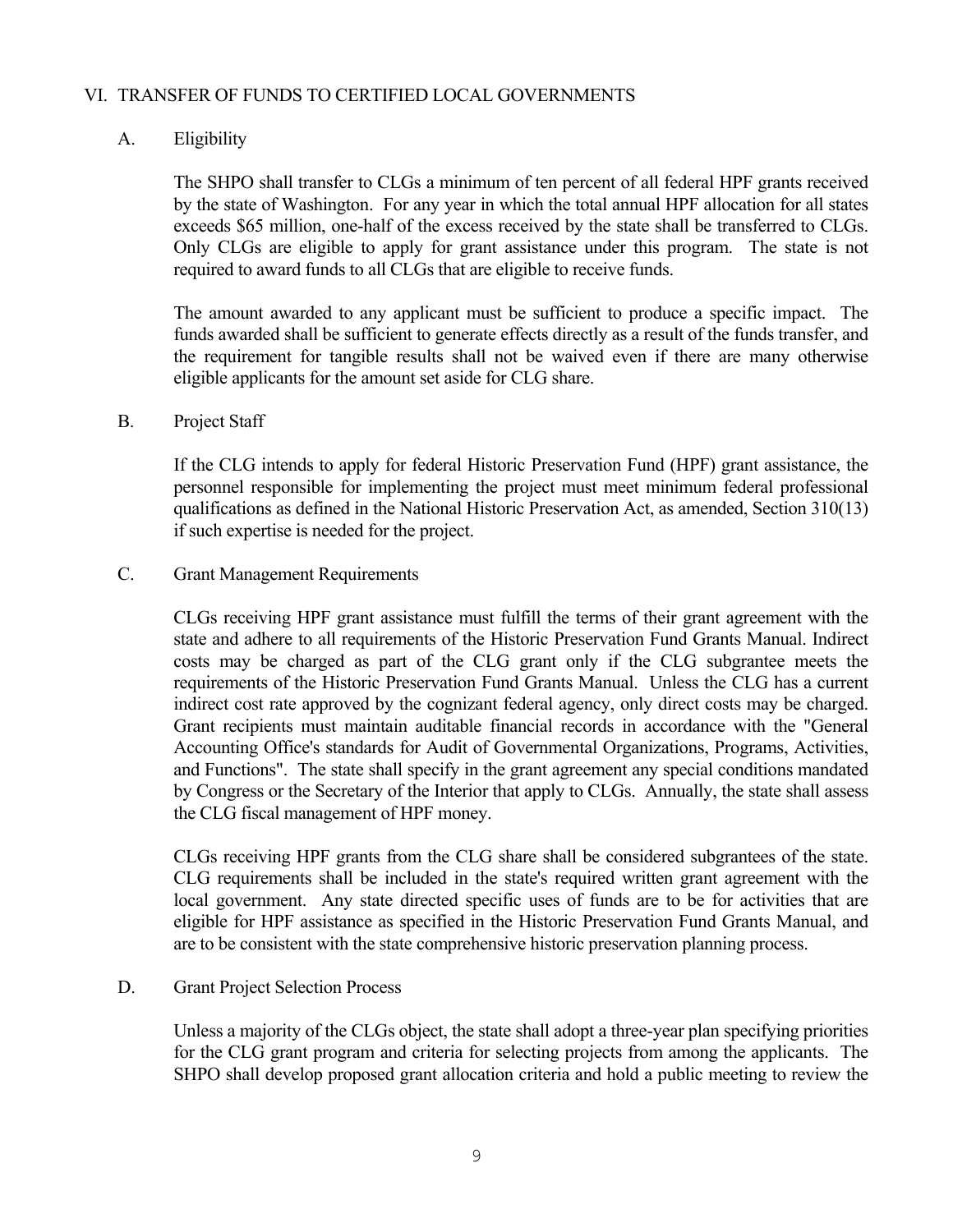draft three-year plan prior to its adoption. Copies of the draft shall be circulated to all CLGs and other interested parties 15 days prior to the public meeting. Following the meeting, the state shall prepare a revised draft taking into account the comments made during the meeting and any other written comments received within 7 days after the hearing date. The revised draft shall then again be circulated to all CLGs and other interested parties for their review. Unless a majority of the CLGs object in writing to the revised three year plan within 15 days of transmittal, it shall be considered approved. The plan shall remain in effect for the duration of the three-year period unless it is amended following the same process as used for its adoption.

1. Application Timetable

 The SHPO shall circulate guidelines and instructions for preliminary grant applications by January 31 each year. CLGs shall then be allowed 45 days after the date of transmittal to file preliminary applications with the state. Applications that do not conform to the guidelines will be returned to the originator within 15 days with written comments describing the additional information required. The applicant shall then have thirty days from the date of notification to file an acceptable preliminary application without disqualification.

2. Review for Eligibility and Conformance to Plan

 The state shall review the applications for HPF grant eligibility. The state shall develop a staff report listing the proposed projects from highest priority to lowest priority according to the three-year plan, and the policies set forth in Section VI. A-C above. In addition, the state shall indicate projects with statewide applicability (models)as a priority for funding.

3. Public Participation

 The SHPO shall schedule a meeting before the Historic Preservation Grants Advisory Committee (WAC 2524) to take public testimony concerning the proposed CLG grant projects. The meeting shall be held within 90 days following the deadline for receiving preliminary applications.

 After the public comment portion of the meeting, the committee shall rank the applications in order of their priority and develop a list of recommended projects. In making its recommendation, the Grants Advisory Committee shall take into account the products which shall result from each project and the degree of preparedness as reflected in the application, the staff report, public testimony, any written comments received prior to the meeting, the criteria in the three-year plan, and any criteria developed by the committee to assist their evaluation and ranking of the applications.

4. Selection of Projects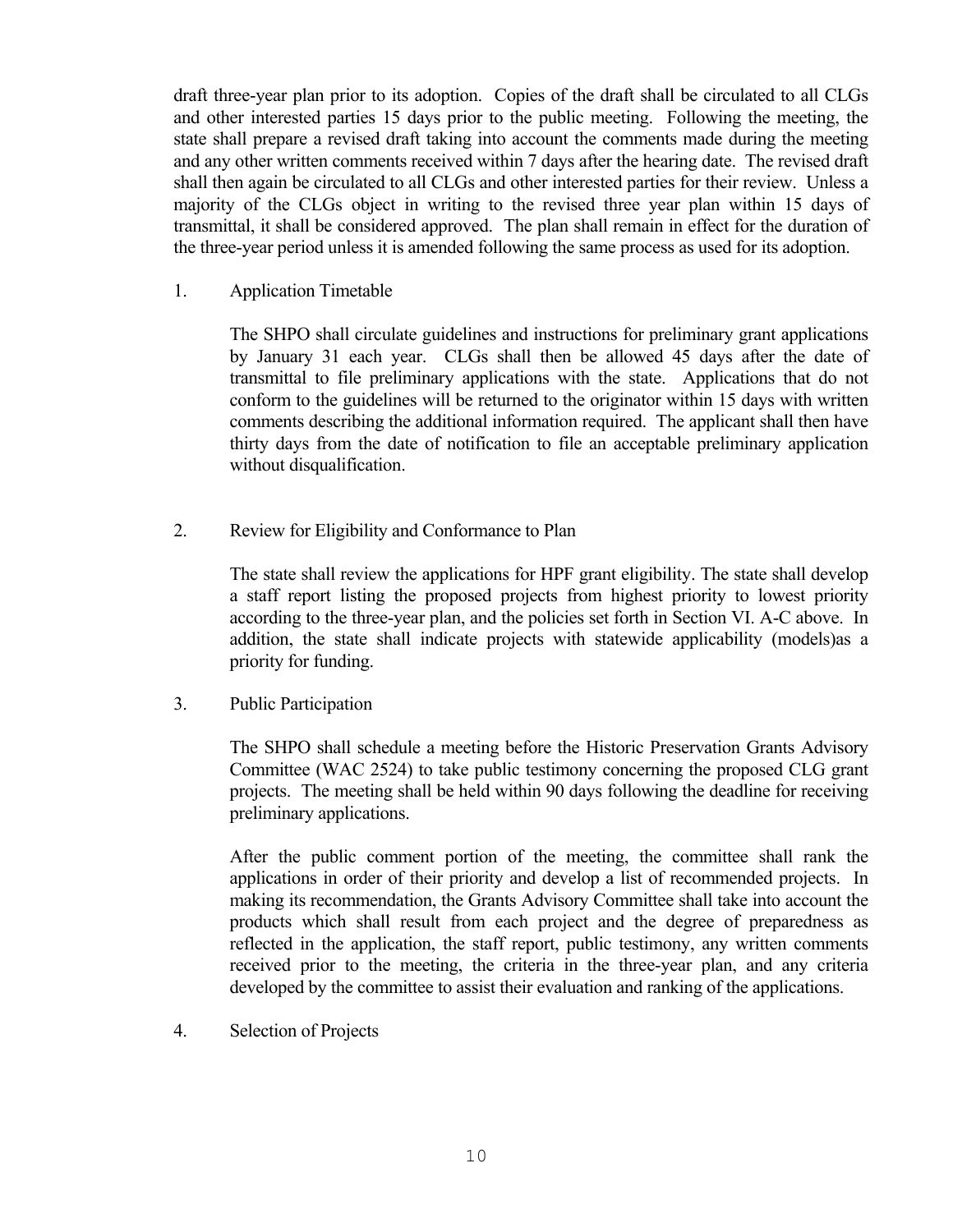Based on the anticipated HPF award for Washington State, the SHPO shall estimate the amount of funds available for CLG grants for the upcoming fiscal year. Within 30 days of the public meeting, the SHPO shall review the recommendations of the Grants Advisory Committee, determine which projects will receive HPF grant support, and notify the public and applicants of the awards.

 The state shall maintain records concerning the amounts awarded, the rationale for selecting individual projects, and provide written justifications to the members of the Grants Advisory Committee. The state shall make the above mentioned records available to the public upon request.

 In order to promote local preservation activities to an extent consistent with other program requirements, the state shall make reasonable efforts to distribute the CLG grant funds among the maximum number of eligible local jurisdictions. When there are four or more CLGs, no single local government shall receive more than 30 percent of the total CLG allocation available in any one year.

5. Local Government Notification

 The SHPO shall notify the applicants of the grant awards within 30 days of the Grants Advisory Committee public meeting. The decision to assign grants to individual applicants shall remain contingent upon the award of federal funds to the state of Washington from the HPF appropriation. Following receipt of the federal grant award letter, the SHPO shall notify the chief local elected officials and CLG grant applicants of any special conditions which apply to the CLG grant required by Congress or the Secretary of the Interior.

#### VII. TRAINING/TECHNICAL ASSISTANCE

 OAHP commits to regular training for all CLGs. All training and technical assistance commitments are contingent upon adequate funding and conditions that may be established by state or federal funding sources.

A. Training

 It is the intent that the state shall provide regular training opportunities for CLGs to maintain levels of expertise, meet and communicate with other CLGs, and receive specialized training or opportunities to travel to specialized training to increase their level of expertise. Training shall be provided through regional workshops, annual conferences, and specialized training at a CLG or travel to specialized training within the state or nation.

1. Workshops: